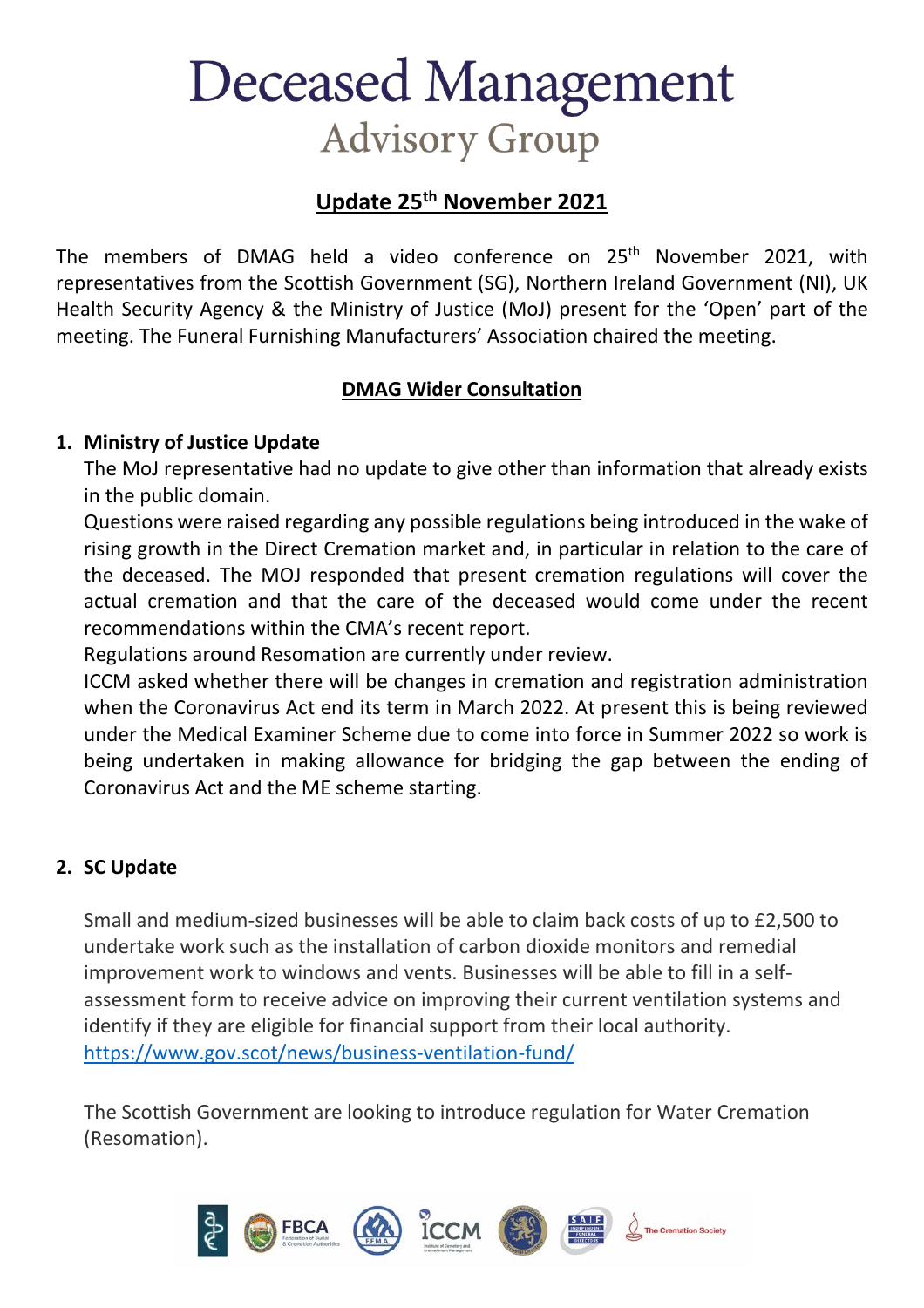# **Deceased Management Advisory Group**

#### **3. NI Update**

Rising cases are of concern in NI with a large proportion of the new cases being in those under 40. Face masks are still required to be worn at funerals. There is no update to be given on what will happen with death registration and cremation form requirements after the end of the Coronavirus Act. NI are not as advanced as DHSC in England with the Medical Examiner Scheme.

#### **4. UK Health Security Agency Update**

The representative referred to updated Funerals Guidance released on the 23<sup>rd</sup> November – which now aligns with wider guidance that LFD tests are now taken before a high risk activity rather than twice weekly as before. Advice is given for those that are exempt from isolation to take an LFD test before attending a funeral, as if they are a contact or in quarantine this might change their decision about whether to attend the funeral or not:

[https://www.gov.uk/government/publications/covid-19-guidance-for-managing-a](https://www.gov.uk/government/publications/covid-19-guidance-for-managing-a-funeral-during-the-coronavirus-pandemic/covid-19-guidance-for-managing-a-funeral-during-the-coronavirus-pandemic)[funeral-during-the-coronavirus-pandemic/covid-19-guidance-for-managing-a-funeral](https://www.gov.uk/government/publications/covid-19-guidance-for-managing-a-funeral-during-the-coronavirus-pandemic/covid-19-guidance-for-managing-a-funeral-during-the-coronavirus-pandemic)[during-the-coronavirus-pandemic](https://www.gov.uk/government/publications/covid-19-guidance-for-managing-a-funeral-during-the-coronavirus-pandemic/covid-19-guidance-for-managing-a-funeral-during-the-coronavirus-pandemic)

#### **4. Defra Groundwater Review**

Consultation on amendments to the Environmental Permitting (England and Wales) Regulations 2016 as applied to groundwater activities and related surface water discharge activities. [https://consult.defra.gov.uk/water-quality/amendments-to-the-epr](https://consult.defra.gov.uk/water-quality/amendments-to-the-epr-for-groundwater/supporting_documents/Consultation%20Document.pdf)[for-groundwater/supporting\\_documents/Consultation%20Document.pdf](https://consult.defra.gov.uk/water-quality/amendments-to-the-epr-for-groundwater/supporting_documents/Consultation%20Document.pdf)

ICCM have concerns over a change to the proposed larger grave spaces as mentioned in the document and whether this might be an error which MOJ will check on with the relevant persons.

FBCA questioned the lack of scientific evidence which requires such consultation. APCC asked if the Churches Group had been consulted and ICCM gave assurance they had shared the information with the Group.

It was suggested that Defra representatives be invited to a future DMAG meeting once the consultation period was completed.